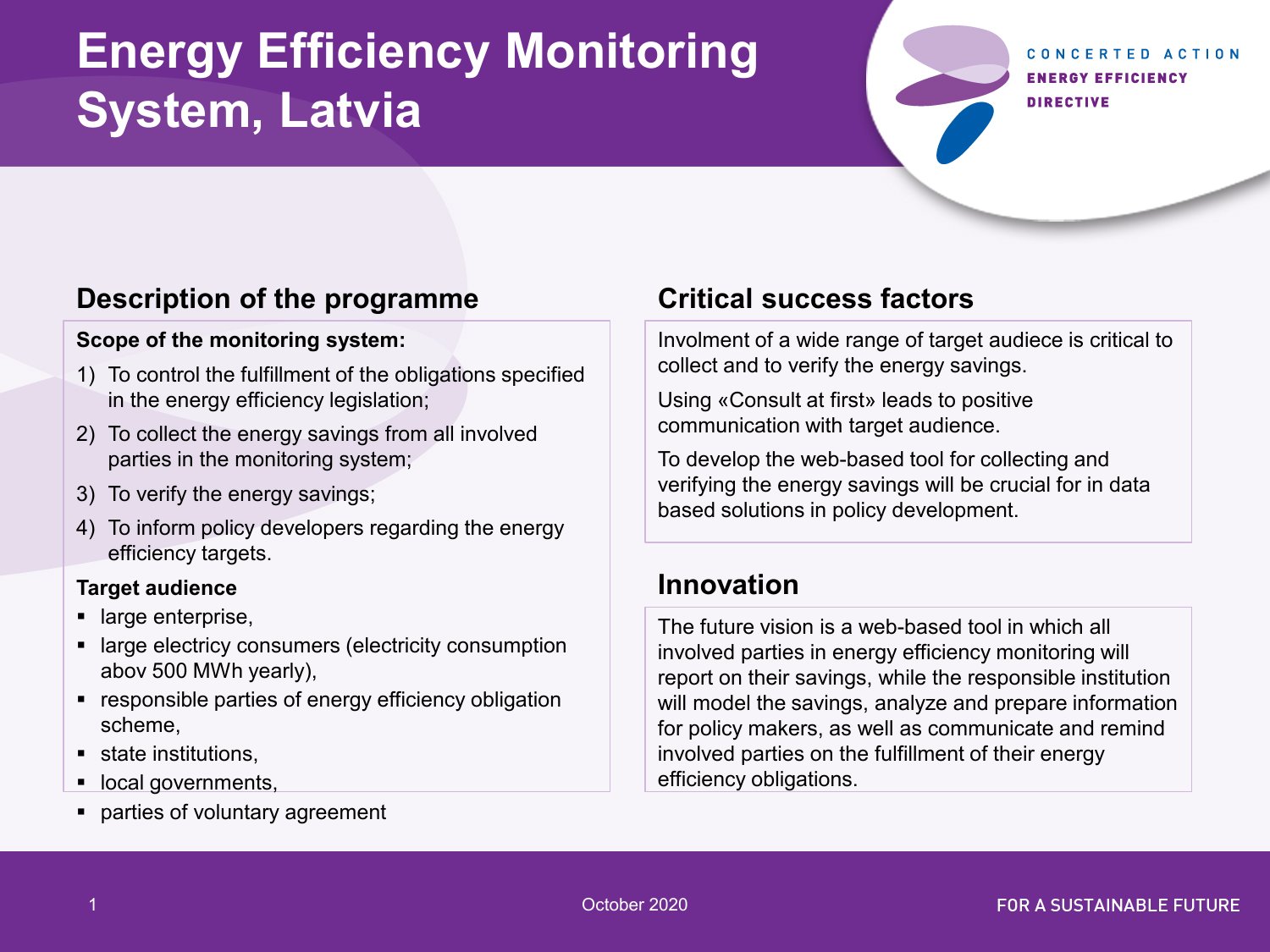# **Outcomes**

#### CONCERTED ACTION **ENERGY EFFICIENCY DIRECTIVE**

### **Key achievements**

1) analysis of the achieved energy savings, including by sectors, by types of savings, etc.

2) progress towards energy efficiency targets agreed in Latvia's NECP.

3) progress towards the 3% renovation target for public buildings.

#### **Lesson learned**

- 1) Data collections without useful toll for analysis does not give added value.
- 2) By designing web-based tool is necessary to involve all responsible parties in energy efficiency monitoring to get the acceptance on the solutions.

#### **Changes you would make in the future**

Moving from paper-based and Excel solution to webbased tool is important in oder to minimise the administrative burdens for every one and primarily to analyse the energy savings.

## **Replicating your approach**

To involve all involved parties in consultation and development process

To spend time designing a modelling framework before starting to build it